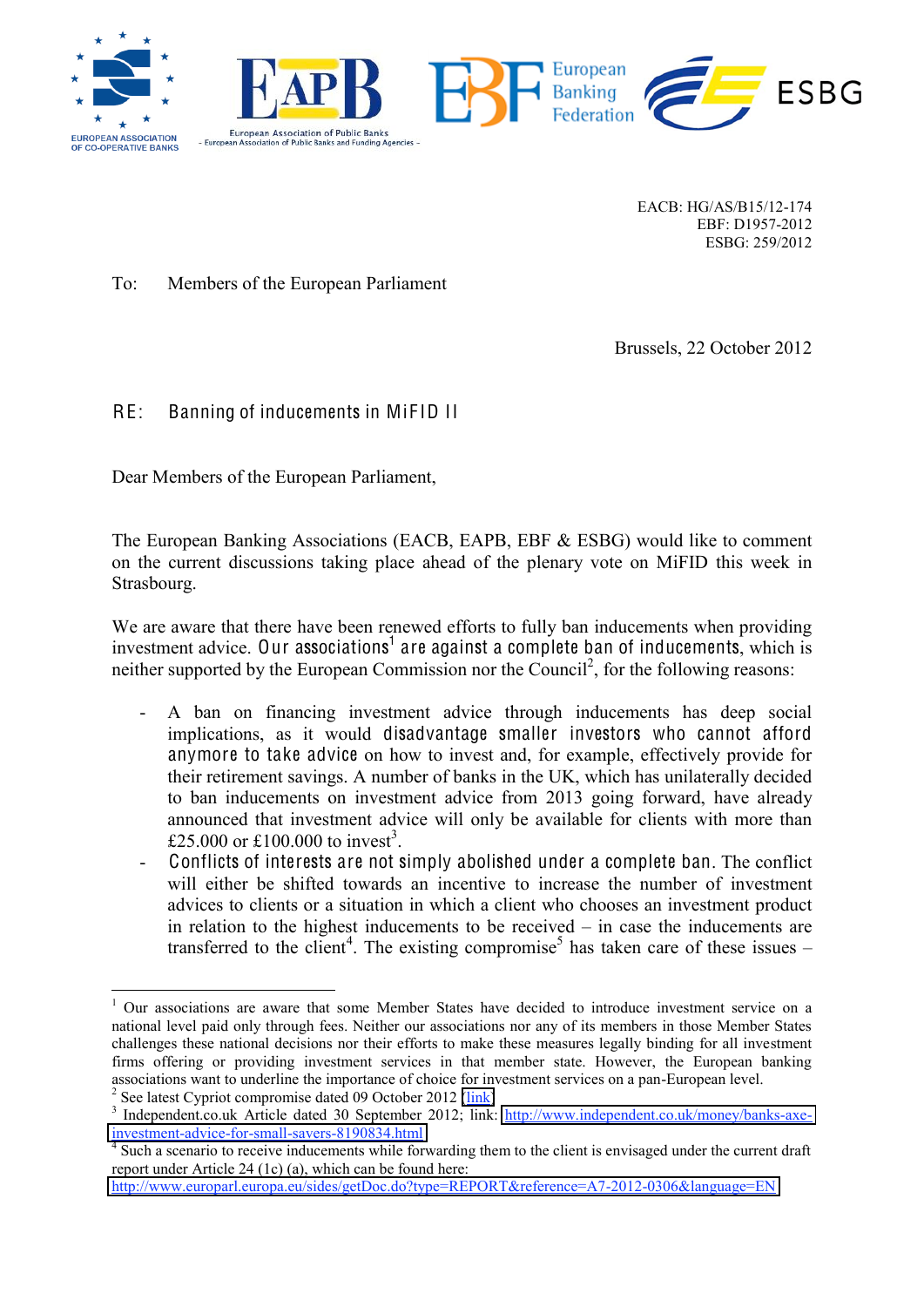

which are about properly managing these possible conflicts – in Article 23 and 24 and all-in-all proposes balanced measures.

We strongly believe that all investors should be able to have access to the best possible advice. The associations are convinced the present compromise – which limits the receipt of inducements to those that enhance the quality of the advice – finds the right balance between consumer choice and consumer protection. We are a firm supporter of the high level of transparency, as proposed under the compromise and believe that this will achieve the central objective of providing the most important high quality advice to all of our clients.

Given the above reasons, we encourage you during the vote in plenary to vote against amendment 2 and vote in favour of amendment 5 brought forward on behalf of the S&D, EPP and ALDE Group.

Yours sincerely,

Contractor of Contractor

Europ<sup>e</sup>an Association <sup>o</sup>f Co-op<sup>e</sup>rativ<sup>e</sup> Bank<sup>s</sup> Europ<sup>e</sup>an Association <sup>o</sup>f Publi<sup>c</sup> Bank<sup>s</sup> (EACB) (EAPB)

Hervé GUIDER - General Manager Henning SCHOPPMANN - Secretary General

Europ<sup>e</sup>an Banking Federation (EBF) Europ<sup>e</sup>an Saving<sup>s</sup> Bank Group (ESBG)

Guido RAVOET - Chief Executive Chris DE NOOSE - Managing Director

 $5$  We refer to the ECON Report as voted on 26 September and the subsequent [compromise amendment](http://www.europarl.europa.eu/sides/getDoc.do?pubRef=-//EP//NONSGML+AMD+A7-2012-0306+005-009+DOC+PDF+V0//EN)  $5$ brought forward on behalf of the S&D, EPP and ALDE Group.